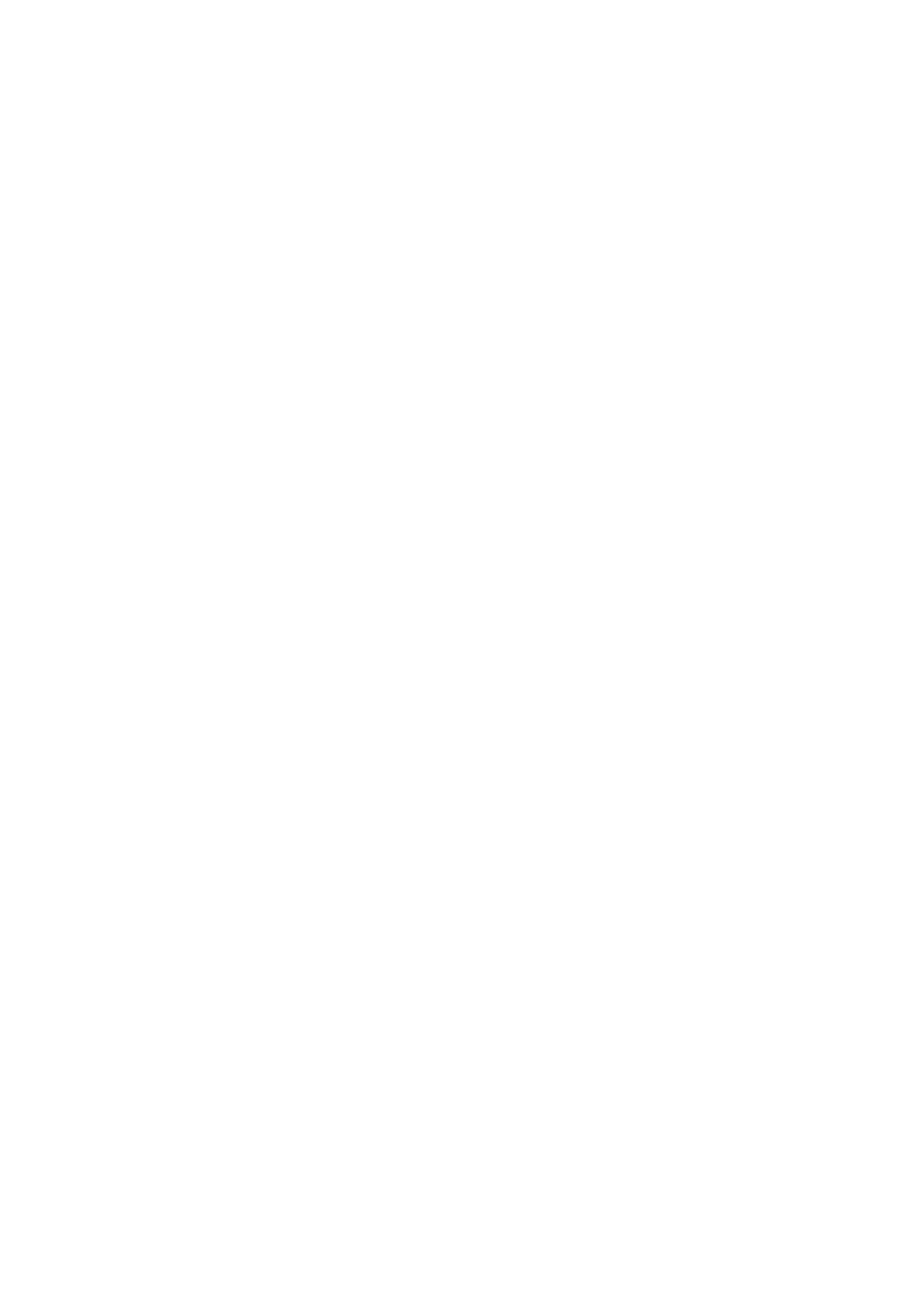# **10.1 Social work team leader**

| <b>Costs and unit</b><br>estimation                                  | 2006/2007<br>value                              | <b>Notes</b>                                                                                                                                                                                                                                                                                                                                                                                                                                                                                                                                                                                                                                                                                              |
|----------------------------------------------------------------------|-------------------------------------------------|-----------------------------------------------------------------------------------------------------------------------------------------------------------------------------------------------------------------------------------------------------------------------------------------------------------------------------------------------------------------------------------------------------------------------------------------------------------------------------------------------------------------------------------------------------------------------------------------------------------------------------------------------------------------------------------------------------------|
| A. Salary                                                            | £34,446 per year                                | Information taken from the Adult, Children and Young People Local Authority<br>Social Care Workforce Survey 2006 showed that the midpoint between the<br>average minimum salary and the average maximum salary for a team leader<br>working in adult services was £34,446 with a range of £32,251 to £36,641. The<br>midpoint between the average minimum salary and the average maximum<br>salary for a team leader working in children's services was £35,366 with a<br>range of £33,386 to £37,347. The average minimum salaries outside London<br>ranged from £30,236 to £34,578 and the average maximum salaries ranged<br>from £34,356 to £39,242. London salaries ranged from £35,128 to £40,643.1 |
| B. Salary oncosts                                                    | £8,224 per year                                 | Employers' national insurance plus 15.9 per cent of salary for contribution to<br>superannuation.                                                                                                                                                                                                                                                                                                                                                                                                                                                                                                                                                                                                         |
| C. Qualifications                                                    |                                                 |                                                                                                                                                                                                                                                                                                                                                                                                                                                                                                                                                                                                                                                                                                           |
| D. Overheads                                                         | £6,400 per year                                 | Fifteen per cent of salary costs for management and administrative overheads. <sup>2</sup>                                                                                                                                                                                                                                                                                                                                                                                                                                                                                                                                                                                                                |
| E. Capital overheads                                                 | £2,413 per year                                 | Based on the new build and land requirements for a local authority office and<br>shared facilities for waiting, interviews and clerical support. <sup>3,4</sup> Capital costs<br>have been annuitised over 60 years at a discount rate of 3.5 per cent.                                                                                                                                                                                                                                                                                                                                                                                                                                                   |
| F. Travel                                                            |                                                 | No information available about travel costs for social work team leaders.                                                                                                                                                                                                                                                                                                                                                                                                                                                                                                                                                                                                                                 |
| Working time                                                         | 42 weeks<br>per annum<br>37.5 hours<br>per week | Includes 29 days annual leave and 8 statutory leave days. <sup>5</sup> Ten days sickness<br>leave and 10 days for study/training have been assumed. Unit costs are based<br>on 1522 hours per annum.                                                                                                                                                                                                                                                                                                                                                                                                                                                                                                      |
| Ratios of direct to indirect time on:<br>client-related work         | 1:0.30                                          | Team leaders provide a number of outputs other than direct client-related<br>work (such as support and training). They do, however, usually carry a<br>caseload and carry out assessments. Drawing on a study by the National<br>Institute for Social Work, it is assumed that when team leaders are involved in<br>such activities, the relationship between client-related and non-client-related<br>time is the same as that for social workers. <sup>6</sup>                                                                                                                                                                                                                                          |
| Domiciliary v. office/clinic visit                                   |                                                 | It is not possible to estimate a cost per visit as there is no information available<br>on the number of visits or the typical length of time spent with a client.                                                                                                                                                                                                                                                                                                                                                                                                                                                                                                                                        |
| London multiplier                                                    | $1.46 \times E$                                 | London salaries provided above. Relative London costs are drawn from the<br>same source as the base data for each cost element. 1,3,4                                                                                                                                                                                                                                                                                                                                                                                                                                                                                                                                                                     |
| Non-London multiplier                                                | $0.96 \times E$                                 | Non London salaries provided above. Relative London costs are drawn from<br>the same source as the base data for each cost element. 1,3,4                                                                                                                                                                                                                                                                                                                                                                                                                                                                                                                                                                 |
| Unit costs available 2006/2007                                       |                                                 |                                                                                                                                                                                                                                                                                                                                                                                                                                                                                                                                                                                                                                                                                                           |
| £34 per hour; £44 per hour of client-related work (includes A to E). |                                                 |                                                                                                                                                                                                                                                                                                                                                                                                                                                                                                                                                                                                                                                                                                           |

<sup>1</sup> Local Authority Workforce Intelligence Group (2007) *Adults' Social Care Workforce Survey, 2006*, Local Authority Workforce Intelligence Group, London..

<sup>2</sup> Knapp, M., Bryson, D. & Lewis, J. (1984) The comprehensive costing of child care: the Suffolk cohort study, PSSRU Discussion Paper 355, Personal Social Services Research Unit, University of Kent, Canterbury.

<sup>3</sup> Building Cost Information Service (2007) *Surveys of Tender Prices*, March, BCIS, Royal Institution of Chartered Surveyors, London.

<sup>4</sup> Based on personal correspondence with the Department for Communities and Local Government (2007).

<sup>5</sup> Department of Health, Social Services and Public Safety (2003) *The New NHS/HPSS Pay System, An Overview*, March 2003, Department of Health, Social Services and Public Safety, London.

<sup>6</sup> Levin, E. & Webb, S. (1997) *Social Work and Community Care. Changing Roles and Tasks,* Draft final report to the Department of Health.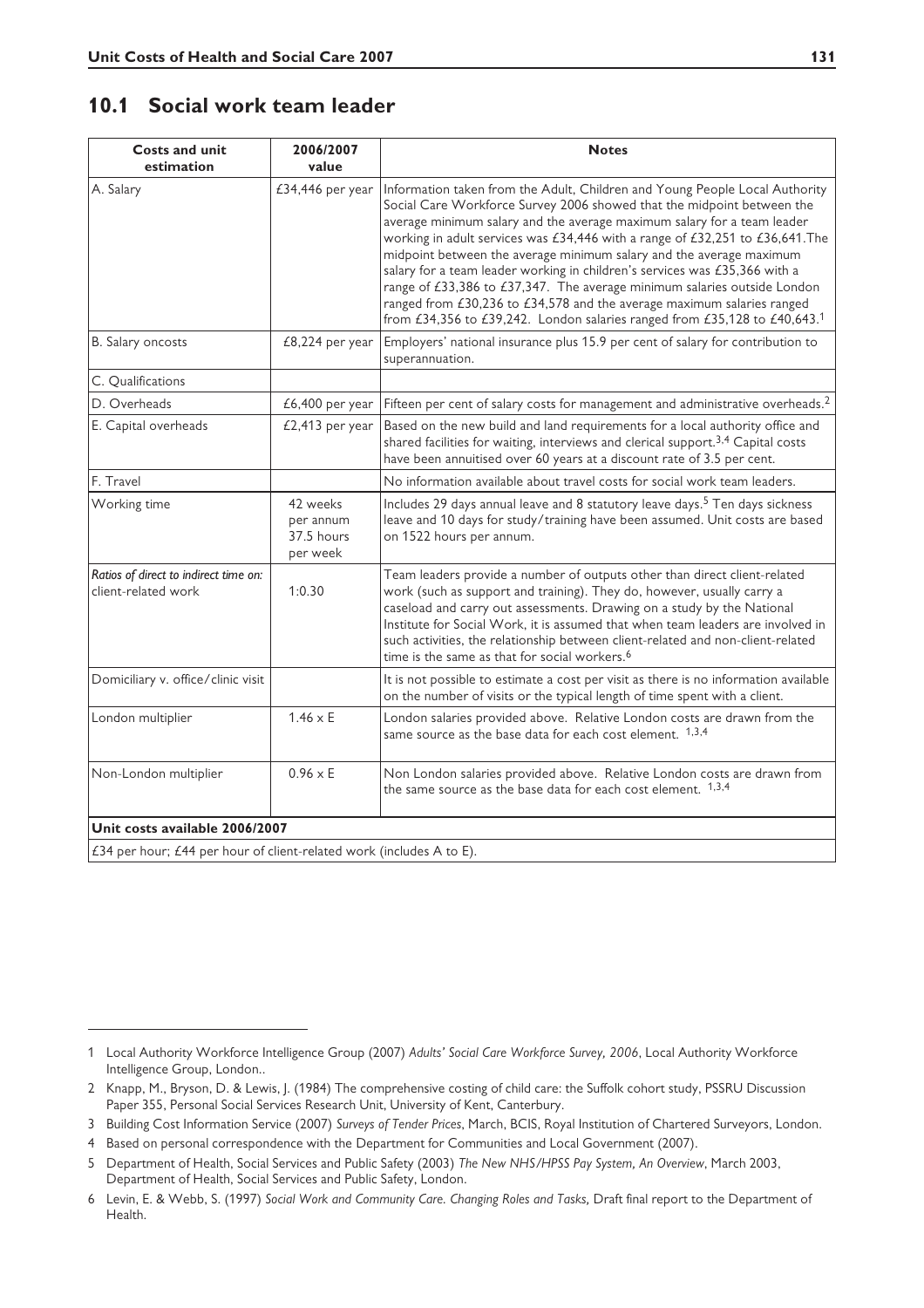# **10.2 Social worker (adult)**

| <b>Costs and unit</b><br>estimation                                                                    | 2006/2007<br>value                              | <b>Notes</b>                                                                                                                                                                                                                                                                                                                                                                                                                                                                                                                                                                                                                                  |
|--------------------------------------------------------------------------------------------------------|-------------------------------------------------|-----------------------------------------------------------------------------------------------------------------------------------------------------------------------------------------------------------------------------------------------------------------------------------------------------------------------------------------------------------------------------------------------------------------------------------------------------------------------------------------------------------------------------------------------------------------------------------------------------------------------------------------------|
| A. Salary                                                                                              | £26,473 per year                                | Information taken from the Adult, Children and Young People Local Authority<br>Social Care Workforce Survey 2006 showed that the midpoint between the<br>average minimum salary and the average maximum salary for a social worker in<br>adult services was £26,473 with a range of £22,449 to £30,496. The midpoint<br>between the average minimum salary and the average maximum salary for a<br>social worker in children's services was £26,748 with a range of £22,513 to<br>£30,983. The average minimum salaries outside London ranged from £20,084<br>to £22,931 and the average maximum salaries ranged from £28,311 to<br>£29,902.1 |
| B. Salary oncosts                                                                                      | $£6,183$ per year                               | Employers' national insurance plus 15.9 per cent of salary for employers'<br>contribution to superannuation.                                                                                                                                                                                                                                                                                                                                                                                                                                                                                                                                  |
| C. Qualifications                                                                                      |                                                 |                                                                                                                                                                                                                                                                                                                                                                                                                                                                                                                                                                                                                                               |
| D. Overheads                                                                                           | $£4,898$ per year                               | Fifteen per cent of salary costs for management and administrative overheads. <sup>2</sup>                                                                                                                                                                                                                                                                                                                                                                                                                                                                                                                                                    |
| E. Capital overheads                                                                                   | $£2,413$ per year                               | Based on the new build and land requirements for a local authority office and<br>shared facilities for waiting, interviews and clerical support. <sup>3,4</sup> Capital costs<br>have been annuitised over 60 year at a discount rate of 3.5 per cent.                                                                                                                                                                                                                                                                                                                                                                                        |
| F. Travel                                                                                              |                                                 | No information is readily available about travel costs for social workers.                                                                                                                                                                                                                                                                                                                                                                                                                                                                                                                                                                    |
| Working time                                                                                           | 42 weeks<br>per annum<br>37.5 hours<br>per week | Includes 29 days annual leave and 8 statutory leave days. <sup>5</sup> Ten days sickness<br>leave and 10 days for study/training have been assumed. Unit costs are based<br>on 1522 hours per annum.                                                                                                                                                                                                                                                                                                                                                                                                                                          |
| Ratios of direct to indirect time on:<br>client-related work<br>direct outputs<br>face-to-face contact | 1:0.30<br>1:0.85<br>1:4.00                      | Ratios are estimated on the basis that 77 per cent of time is spent on client-<br>related work, 54 per cent on direct outputs for clients, and 20 per cent on<br>face-to-face contact. <sup>6,7,8,9</sup> Face-to-face contact is not a good indicator of input<br>to clients.                                                                                                                                                                                                                                                                                                                                                                |
| Domiciliary v. office/clinic visit                                                                     |                                                 | It is not possible to estimate a cost per visit as there is no information available<br>on the number of visits or the typical length of time spent with a client.                                                                                                                                                                                                                                                                                                                                                                                                                                                                            |
| London multiplier                                                                                      | $1.46 \times E$                                 | London salaries provided above. Relative London costs are drawn from the<br>same source as the base data for each cost element. 1,3,4                                                                                                                                                                                                                                                                                                                                                                                                                                                                                                         |
| Non-London multiplier                                                                                  | $0.96 \times E$                                 | Non London salaries provided above. Relative London costs are drawn from<br>the same source as the base data for each cost element. 1,3,4                                                                                                                                                                                                                                                                                                                                                                                                                                                                                                     |
| Unit costs available 2006/2007                                                                         |                                                 |                                                                                                                                                                                                                                                                                                                                                                                                                                                                                                                                                                                                                                               |

 $\pm$ 26 per hour; £34 per hour of client-related work; £126 per hour of face-to-face contact (includes A to E).

4 Based on personal communication with the Department for Communities and Local Government (2007).

<sup>1</sup> Local Authority Workforce Intelligence Group (2007) *Adults' Social Care Workforce Survey, 2006*, Local Authority Workforce Intelligence Group, London.

<sup>2</sup> Knapp, M., Bryson, D. & Lewis, J. (1984) The comprehensive costing of child care: the Suffolk cohort study, PSSRU Discussion Paper 355, Personal Social Services Research Unit, University of Kent, Canterbury.

<sup>3</sup> Building Cost Information Service (2007) *Surveys of Tender Prices*, March, BCIS, Royal Institution of Chartered Surveyors, London.

<sup>5</sup> Department of Health, Social Services and Public Safety (2003) *The New NHS/HPSS Pay System, An Overview*, March 2003, Department of Health, Social Services and Public Safety, London.

<sup>6</sup> Tibbitt, J. & Martin, P. (1991) *The Allocation of 'Administration and Casework' Between Client Groups in Scottish Departments of Social Work*, CRU Papers, Scottish Office, Edinburgh.

<sup>7</sup> von Abendorff, R., Challis, D. & Netten, A. (1995) Case managers, key workers and multidisciplinary teams, PSSRU Discussion Paper 1038, Personal Social Services Research Unit, University of Kent, Canterbury.

<sup>8</sup> Levin, E. & Webb, S. (1997) *Social Work and Community Care. Changing Roles and Tasks*, Final report to the Department of Health.

<sup>9</sup> Netten, A. (1997) Costs of social work input to assessment and care package organisation, in A. Netten & J. Dennett (eds) *Unit Costs of Health and Social Care 1997*, Personal Social Services Research Unit, University of Kent, Canterbury.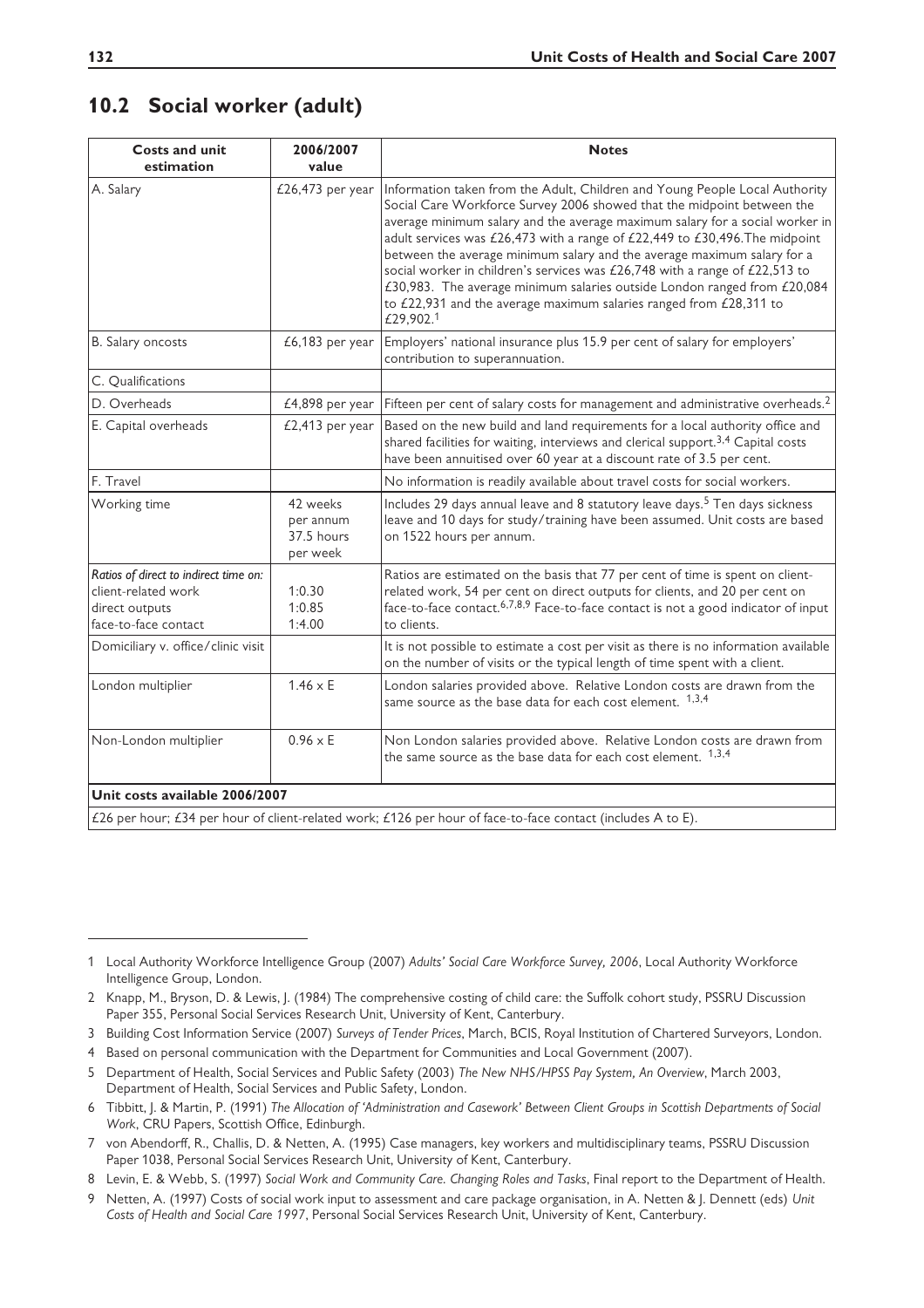# **10.3 Social worker (children)**

| <b>Costs and unit</b><br>estimation                                                               | 2006/2007<br>value                              | <b>Notes</b>                                                                                                                                                                                                                                                                                                                                                                                                                                                                                                           |
|---------------------------------------------------------------------------------------------------|-------------------------------------------------|------------------------------------------------------------------------------------------------------------------------------------------------------------------------------------------------------------------------------------------------------------------------------------------------------------------------------------------------------------------------------------------------------------------------------------------------------------------------------------------------------------------------|
| A. Salary                                                                                         | £26,748 per year                                | Information taken from the Adult, Children and Young People Local<br>Authority Social Care Workforce Survey 2006 showed that the midpoint<br>between the average minimum salary and the average maximum salary for a<br>social worker in children's services was £26,748 with a range of £22,513 to<br>£23,394. The average minimum salaries outside London ranged from £20,018<br>to £23,394 and the average maximum salaries ranged from £28,931 to<br>£30,939.1                                                     |
| B. Salary oncosts                                                                                 | $£6,252$ per year                               | Employers' national insurance plus 14 per cent of salary for employers'<br>contribution to superannuation.                                                                                                                                                                                                                                                                                                                                                                                                             |
| C. Qualifications                                                                                 |                                                 |                                                                                                                                                                                                                                                                                                                                                                                                                                                                                                                        |
| D. Overheads                                                                                      | £4,950 per year                                 | Fifteen per cent of salary costs for management and administrative<br>overheads. <sup>2</sup>                                                                                                                                                                                                                                                                                                                                                                                                                          |
| E. Capital overheads                                                                              | £2,413 per year                                 | Based on the new build and land requirements for a local authority office and<br>shared facilities for waiting, interviews and clerical support. <sup>3,4</sup> Capital costs<br>have been annuitised over 60 years at a discount rate of 3.5 per cent.                                                                                                                                                                                                                                                                |
| F. Travel                                                                                         |                                                 | No information is readily available about travel costs for social workers.                                                                                                                                                                                                                                                                                                                                                                                                                                             |
| Working time                                                                                      | 42 weeks<br>per annum<br>37.5 hours<br>per week | Includes 29 days annual leave and 8 statutory leave days. <sup>5</sup> Ten days sickness<br>leave and 10 days for study/training have been assumed. Unit costs are based<br>on 1522 hours per annum.                                                                                                                                                                                                                                                                                                                   |
| Client-related work<br>Ratio of direct to indirect time on:<br>Home visits<br>Client related work | 1:1.5<br>1:0.5                                  | In a study of the determinants of expenditure on children's personal social<br>services, Carr-Hill et al. found that the annual input per child was 2,973<br>minutes, or about 50 hours in 1998 and that 40 per cent of social work time<br>directly associated with clients was on home visits. <sup>6</sup> Travel time was included<br>where appropriate.<br>In a study commissioned by the Department of Health, it was found that 66<br>per cent of a children's social worker's time was spent on client-related |
|                                                                                                   |                                                 | activities, allowing an hour spent on client-related activities to be costed. <sup>7</sup> This<br>is not the same as the cost per hour spent with a client.                                                                                                                                                                                                                                                                                                                                                           |
| London multiplier                                                                                 | $1.46 \times E$                                 | London salaries provided above. Relative London costs are drawn from the<br>same source as the base data for each cost element. 1,3,4                                                                                                                                                                                                                                                                                                                                                                                  |
| Non-London multiplier                                                                             | $0.96 \times E$                                 | Non London salaries provided above. Relative London costs are drawn from<br>the same source as the base data for each cost element. $1,3,4$                                                                                                                                                                                                                                                                                                                                                                            |
| Unit costs available 2006/2007                                                                    |                                                 |                                                                                                                                                                                                                                                                                                                                                                                                                                                                                                                        |
| $\sim$                                                                                            |                                                 |                                                                                                                                                                                                                                                                                                                                                                                                                                                                                                                        |

£26 per hour; £39 per hour of client-related work; £65 per hour's home visit.

<sup>1</sup> Local Authority Workforce Intelligence Group (2006) Adult, Children and Young People Local Authority Social Care Workforce Survey 2006, Local Authority Workforce Intelligence Group, London.

<sup>2</sup> Knapp, M., Bryson, D. & Lewis, J. (1984) The comprehensive costing of child care: the Suffolk cohort study, PSSRU Discussion Paper 355, Personal Social Services Research Unit, University of Kent, Canterbury.

<sup>3</sup> Building Cost Information Service (2007) *Surveys of Tender Prices*, March, BCIS, Royal Institution of Chartered Surveyors, London.

<sup>4</sup> Based on personal correspondence with the Department for Communities and Local Government (2007).

<sup>5</sup> Department of Health, Social Services and Public Safety (2003) *The New NHS/HPSS Pay System, An Overview*, March 2003, Department of Health, Social Services and Public Safety, London.

<sup>6</sup> Roy, A., Carr-Hill, R., Nigel, R. & Smith, P.C. (1999) The determinants of expenditure on children's personal social services, *British* J*ournal of Social Work*, 29, 679-706.

<sup>7</sup> Department of Health (2001) The Children in Need Census 2001 — National Analyses, www.dh.gov.uk/qualityprotects/ work\_pro/analysis1.htm.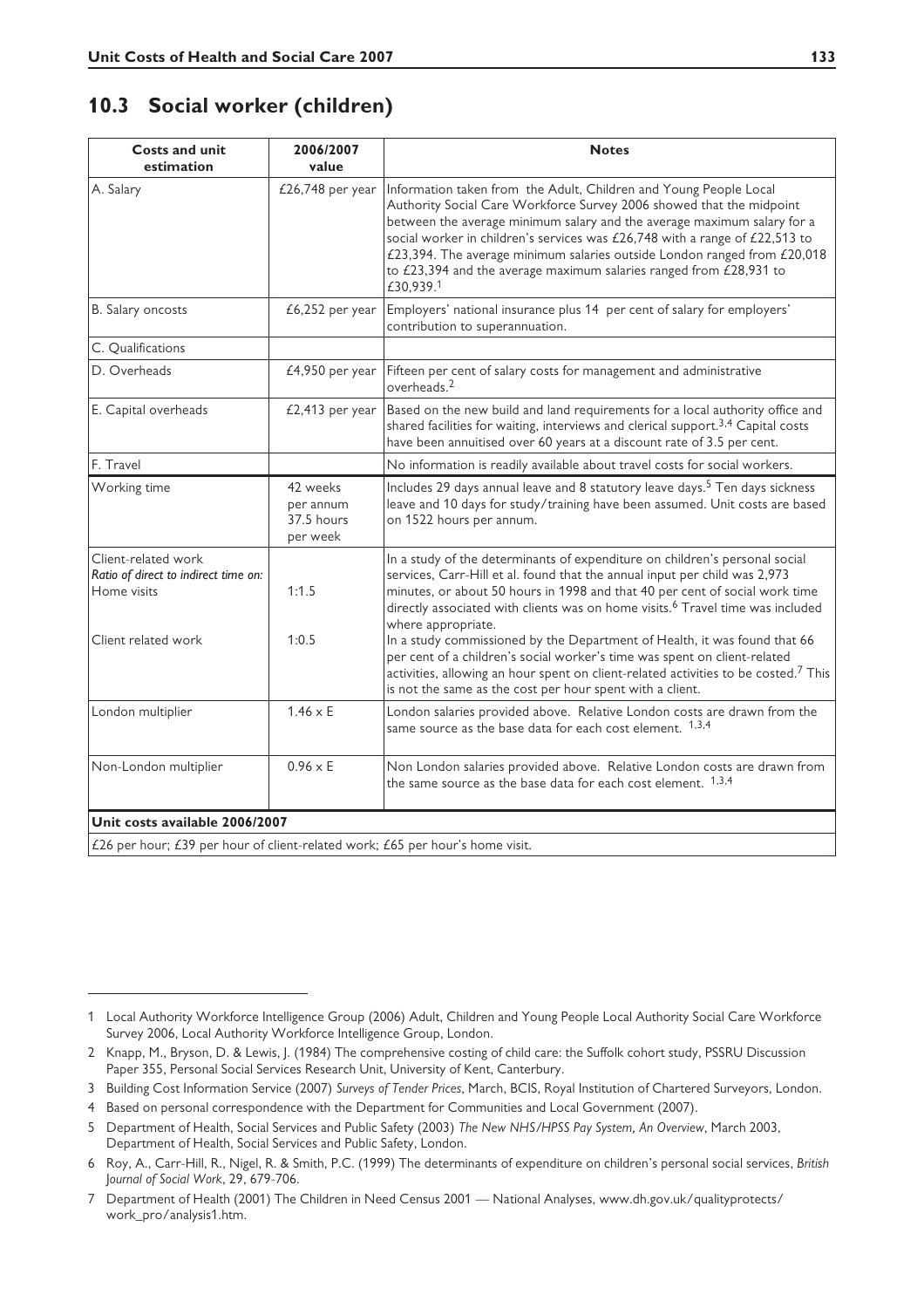# **10.4 Social work assistant**

| <b>Costs and unit</b><br>estimation                                                                                        | 2006/2007<br>value                              | <b>Notes</b>                                                                                                                                                                                                                                                                                                                                                                                                                                                                                                                                                                                                                                                                                                                            |
|----------------------------------------------------------------------------------------------------------------------------|-------------------------------------------------|-----------------------------------------------------------------------------------------------------------------------------------------------------------------------------------------------------------------------------------------------------------------------------------------------------------------------------------------------------------------------------------------------------------------------------------------------------------------------------------------------------------------------------------------------------------------------------------------------------------------------------------------------------------------------------------------------------------------------------------------|
| A. Salary                                                                                                                  | £19,374 per year                                | Information taken from the Adult, Children and Young People Local Authority<br>Social Care Workforce Survey 2006 showed that the midpoint between the<br>average minimum salary and the average maximum salary for a social work<br>assistant working in adult services was £19,374 with a minimum of £17,593<br>and a maximum of £21,155. For a social work assistant in children's services,<br>the midpoint between the average minimum and average maximum was<br>£19,925 with a minimum of £18,233 and a maximum of £21,616. The average<br>minimum salaries outside London ranged from £15,812 to £17,718 and the<br>average maximum salaries ranged from £18,965 to £22,045. London salaries<br>ranged from £21,223 to £24,399.1 |
| B. Salary oncosts                                                                                                          | £4,394 per year                                 | Employers' national insurance plus 15.9 per cent of salary for contribution to<br>superannuation.                                                                                                                                                                                                                                                                                                                                                                                                                                                                                                                                                                                                                                       |
| C. Overheads                                                                                                               | $£3,565$ per year                               | Fifteen per cent of salary costs for management and administrative overheads. <sup>2</sup>                                                                                                                                                                                                                                                                                                                                                                                                                                                                                                                                                                                                                                              |
| D. Capital overheads                                                                                                       | $£2,413$ per year                               | Based on the new build and land requirements for a local authority office and<br>shared facilities for waiting, interviews and clerical support. <sup>3,4</sup> Capital costs<br>have been annuitised over 60 years at a discount rate of 3.5 per cent.                                                                                                                                                                                                                                                                                                                                                                                                                                                                                 |
| E. Travel                                                                                                                  |                                                 | No information is readily available about travel costs for social work assistants.                                                                                                                                                                                                                                                                                                                                                                                                                                                                                                                                                                                                                                                      |
| Working time                                                                                                               | 43 weeks<br>per annum<br>37.5 hours<br>per week | Includes 29 days annual leave and 8 statutory leave days. <sup>5</sup> Ten days sickness<br>leave and 5 days for study/training have been assumed. Unit costs are based<br>on 1560 hours per annum.                                                                                                                                                                                                                                                                                                                                                                                                                                                                                                                                     |
| Ratios of direct to indirect time on:<br>client-related work<br>face-to-face contact                                       | 1:0.18<br>1:2.69                                | Ratios are used to estimate the full cost of direct and indirect time required to<br>deliver each output. No information is available about the proportion of social<br>work assistant time spent on client-related outputs so for the purpose here it<br>is assumed that 85 per cent of time was spent on such activity. Direct face-to-<br>face contact is not a good indicator of input to clients, but it is often the only<br>information available. A study by the National Institute for Social Work<br>included 52 social work assistants who spent 27 per cent of their time in face-<br>to-face contact. <sup>6</sup> Work by Netten gives more information. <sup>7</sup>                                                     |
| London multiplier                                                                                                          | $1.57 \times D$                                 | London salaries provided above. Relative London costs are drawn from the<br>same source as the base data for each cost element. <sup>1,3,4</sup>                                                                                                                                                                                                                                                                                                                                                                                                                                                                                                                                                                                        |
| Non-London multiplier                                                                                                      | $0.96 \times D$                                 | Non London salaries provided above. Relative London costs are drawn from<br>the same source as the base data for each cost element. <sup>1,3,4</sup>                                                                                                                                                                                                                                                                                                                                                                                                                                                                                                                                                                                    |
| Unit costs available 2006/2007                                                                                             |                                                 |                                                                                                                                                                                                                                                                                                                                                                                                                                                                                                                                                                                                                                                                                                                                         |
| $f19$ per hour: $f23$ per hour of client related work: $f70$ per hour of face to face contact (includes $\Lambda$ to $F$ ) |                                                 |                                                                                                                                                                                                                                                                                                                                                                                                                                                                                                                                                                                                                                                                                                                                         |

 $|$  £19 per hour; £23 per hour of client-related work; £70 per hour of face-to-face contact (includes A to E).

<sup>1</sup> Local Authority Workforce Intelligence Group (2006) Adult, Children and Young People Local Authority Social Care Workforce Survey 2006, Local Authority Workforce Intelligence Group, London.

<sup>2</sup> Knapp, M., Bryson, D. & Lewis, J. (1984) The comprehensive costing of child care: the Suffolk cohort study, PSSRU Discussion Paper 355, Personal Social Services Research Unit, University of Kent, Canterbury.

<sup>3</sup> Building Cost Information Service (2007) *Surveys of Tender Prices*, March, BCIS, Royal Institution of Chartered Surveyors, London.

<sup>4</sup> Based on personal communication with the Department for Communities and Local Government (2007).

<sup>5</sup> Department of Health, Social Services and Public Safety (2003) *The New NHS/HPSS Pay System, An Overview*, March 2003, Department of Health, Social Services and Public Safety, London.

<sup>6</sup> Levin, E. & Webb, S. (1997) *Social Work and Community Care. Changing Roles and Tasks*, Draft final report to Department of Health.

<sup>7</sup> Netten, A. (1997) Costs of social work input to assessment and care package organisation, in A. Netten & J. Dennett (eds) *Unit Costs of Health and Social Care 1997*, Personal Social Services Research Unit, University of Kent, Canterbury.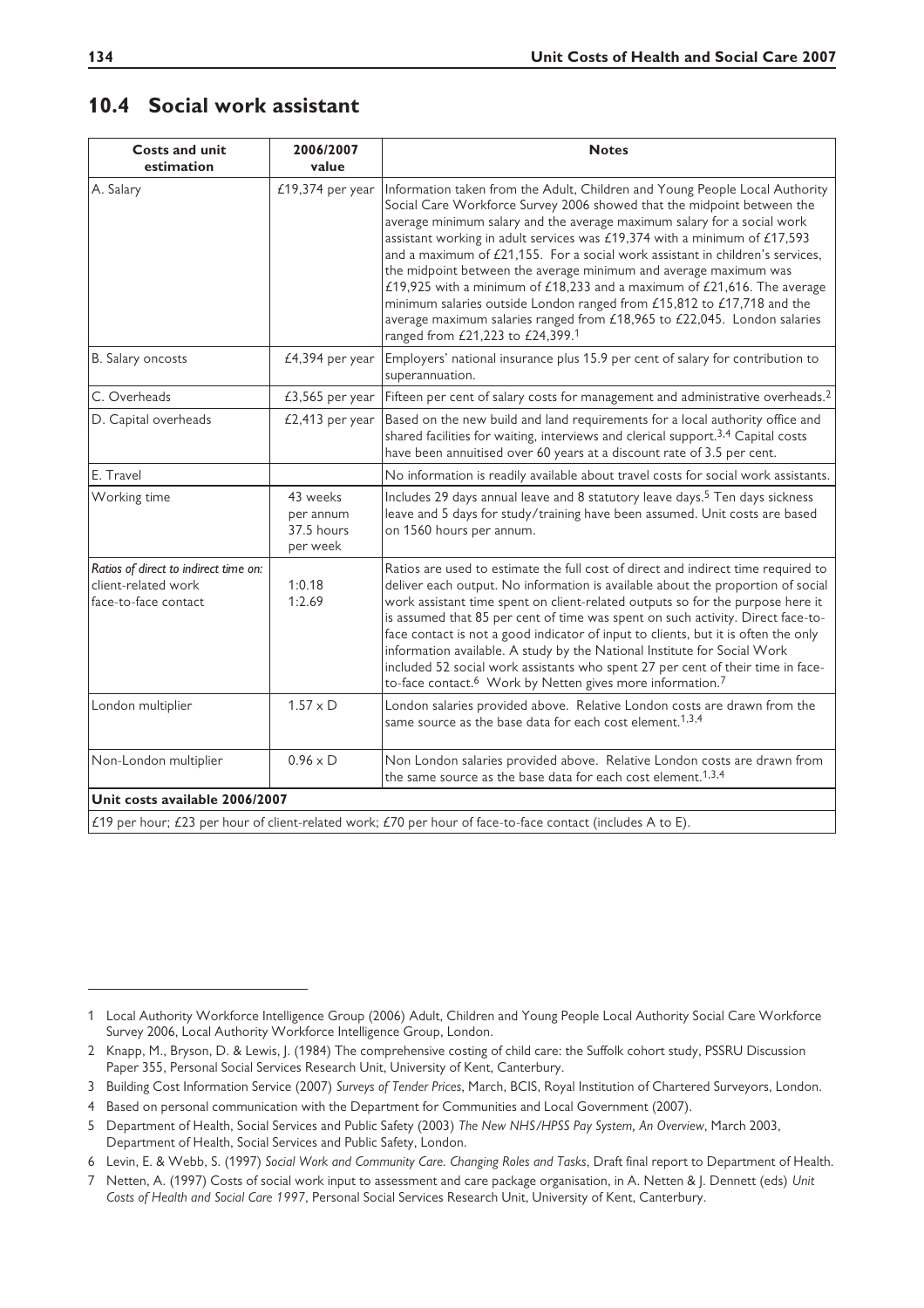#### **10.5 Approved social worker – mental health**

An Approved Social Worker (ASW) is a social worker with responsibility for assessing someones needs, care and treatment under the Mental Health Act 1983 (MHA). The ASWs plays a key role in deciding whether someone with mental health problems can be cared for in the community, or whether they should be admitted to hospital.<sup>1</sup>

| <b>Costs and unit</b><br>estimation                                         | 2006/2007<br>value                              | <b>Notes</b>                                                                                                                                                                                                                                                                                                                                                                                                                                                    |
|-----------------------------------------------------------------------------|-------------------------------------------------|-----------------------------------------------------------------------------------------------------------------------------------------------------------------------------------------------------------------------------------------------------------------------------------------------------------------------------------------------------------------------------------------------------------------------------------------------------------------|
| A. Salary                                                                   | £32,968 per year                                | Information based on a survey carried out by the Department of Health of 30<br>authorities showed that the average salary for an approved social worker was<br>£32,968 based on the April 2006 pay scales. Wage levels reflect the average<br>level of wages paid in 27 authorities. <sup>2</sup> This information has been uprated using<br>the PSS Pay Inflator.                                                                                              |
| B. Salary oncosts                                                           | £6,252 per year                                 | Employers' national insurance plus 15.9 per cent of salary for employers'<br>contribution to superannuation.                                                                                                                                                                                                                                                                                                                                                    |
| C. Qualifications                                                           |                                                 | Must have a relevant first degree, a recognised qualification in social work plus<br>two years relevant post-qualifying experience in social work. An ASW<br>undertakes specialist postgraduate training, which includes mental health law,<br>and will also have a detailed knowledge of the local mental health services. No<br>costs available. The fees for a Masters degree in Applied Mental Health are<br>£2,500.                                        |
| D. Overheads                                                                | £6,118 per year                                 | Fifteen per cent of salary costs for management and administrative overheads. <sup>3</sup>                                                                                                                                                                                                                                                                                                                                                                      |
| E. Capital overheads                                                        | £2,413 per year                                 | Based on the new build and land requirements for a local authority office and<br>shared facilities for waiting, interviews and clerical support. <sup>4,5</sup> Capital costs<br>have been annuitised over 60 years at a discount rate of 3.5 per cent.                                                                                                                                                                                                         |
| F. Travel                                                                   |                                                 | No information is readily available about travel costs for social workers.                                                                                                                                                                                                                                                                                                                                                                                      |
| Working time                                                                | 42 weeks<br>per annum<br>37.5 hours<br>per week | Includes 29 days annual leave and 8 statutory leave days. <sup>6</sup> Twelve days sickness<br>leave and 10 days for study/training have been assumed. <sup>7</sup> Unit costs are based<br>on 1522 hours per annum.                                                                                                                                                                                                                                            |
| Client-related work<br>Ratio of direct to indirect time on:<br>Face-to-face | 1:1.56                                          | Information taken from a study carried out of 237 mental health social<br>workers (of which 162 were Approved Social Workers). Data were collected<br>using a semi-structured questionnaire and diary to produce information on<br>working patterns. It was found that during a week, the average hours spent on<br>undertaking assessments for ASWs was 5.6 hours, in meetings 6.2 hours,<br>writing/administration 12.1 hours, on call 12 hours. <sup>7</sup> |
| London multiplier                                                           | $1.20 \times A$<br>$1.57 \times E$              | Based on the same source as the salary data. <sup>2</sup><br>Building Cost Information Service and Department for Communities and Local<br>Government. <sup>4,5</sup>                                                                                                                                                                                                                                                                                           |
| Non-London multiplier                                                       | $0.93 \times A$<br>$0.96 \times E$              | Allows for the lower costs associated with working outside London compared<br>to the national average cost. <sup>2</sup> Building Cost Information Service and<br>Department for Communities and Local Government. 4,5                                                                                                                                                                                                                                          |
| Unit costs available 2006/2007                                              |                                                 |                                                                                                                                                                                                                                                                                                                                                                                                                                                                 |
| (31 per hour: (80 per hour of face to face contact                          |                                                 |                                                                                                                                                                                                                                                                                                                                                                                                                                                                 |

£31 per hour; £80 per hour of face to face contact

<sup>1</sup> http://www.mind.org.uk/Information/Booklets/Other/Getting the best from your ASW.htm

<sup>2</sup> Personal communication with the Department of Health (2006).

<sup>3</sup> Knapp, M., Bryson, D. & Lewis, J. (1984) The comprehensive costing of child care: the Suffolk cohort study, PSSRU Discussion Paper 355, Personal Social Services Research Unit, University of Kent, Canterbury.

<sup>4</sup> Building Cost Information Service (2007) *Surveys of Tender Prices*, March, BCIS, Royal Institution of Chartered Surveyors, London.

<sup>5</sup> Based on personal communication with the Department for Communities and Local Government (2007).

<sup>6</sup> Department of Health, Social Services and Public Safety (2003) *The New NHS/HPSS Pay System, An Overview*, March 2003, Department of Health, Social Services and Public Safety, London.

<sup>7</sup> Evans, S., Huxley, P., et al (2005) The impact of 'statutory duties' on mental health social workers in the UK, *Health & Social Care in the Community*, 3, 2, 145-154.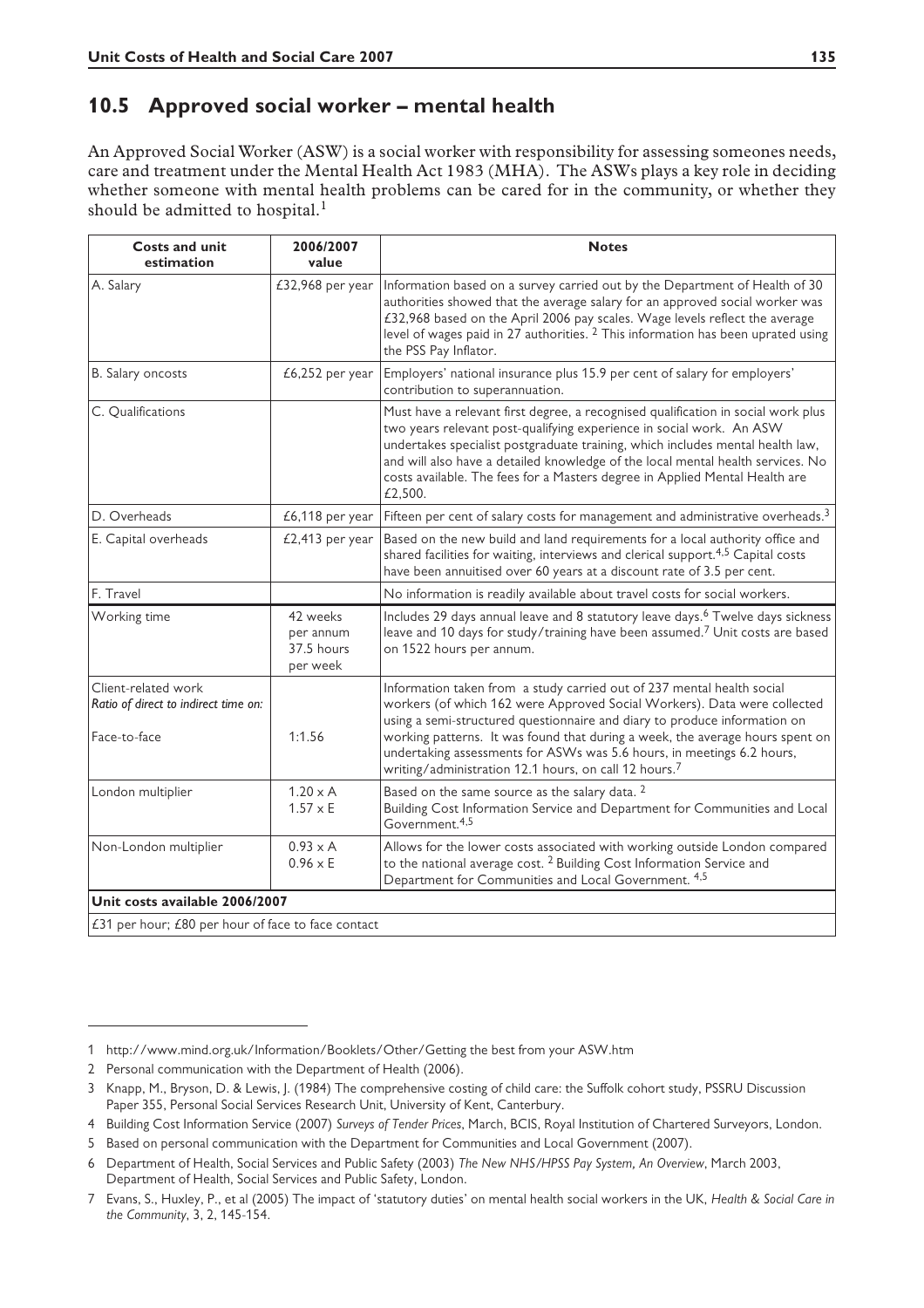#### **10.6 Home care worker**

The information is based on data collected from a bench marking club of 14 local authorities, all located in the Midlands. The original data were for 1998/1999 and have been uprated to 2006/2007 prices. Based on PSS EX1 2005/2006, the mean hourly cost of all home care including LA funded home care and independent provision was  $f<sub>15</sub>$ . This can be compared with the mean hourly cost of LA homecare of  $f<sub>21</sub>$  and a mean hourly cost of £12 for the independent provision. See Jones (2005) for findings about the costs of independently provided home care.

| <b>Coss and unit</b><br>estimation               | 2006/2007<br>value                              | <b>Notes</b>                                                                                                                                                                                                                                                                                                                                                                                                                                                                                                                                                                                                                                                               |
|--------------------------------------------------|-------------------------------------------------|----------------------------------------------------------------------------------------------------------------------------------------------------------------------------------------------------------------------------------------------------------------------------------------------------------------------------------------------------------------------------------------------------------------------------------------------------------------------------------------------------------------------------------------------------------------------------------------------------------------------------------------------------------------------------|
| A. Wages/salary                                  | £7.61 per hour                                  | Information taken from the Adults' Social Care Workforce Survey 2006 showed that the<br>midpoint between the average minimum and the average maximum salary was $£7.61$ . The<br>average minimum salaries outside London ranged from £6.47 to £9.13 and the average salary<br>maximum salaries ranged from £6.67 to £8.64. Salaries in London ranged from £9.13 to<br>£10.15. In order to estimate annual costs it was assumed that this is paid to full-time workers<br>for 52.18 weeks per year. <sup>2</sup>                                                                                                                                                            |
| B. Salary oncosts                                | £1.80 per hour                                  | Employers' national insurance plus 15.9 per cent of salary for employers' contribution to<br>superannuation.                                                                                                                                                                                                                                                                                                                                                                                                                                                                                                                                                               |
| C. Direct overheads                              | £2.20 per hour                                  | Direct overheads include administration, management, office costs, insurance, training and<br>premises. For those authorities for which the information was available, these costs comprised<br>about 15 per cent of total hourly costs on average in the 14 authorities. <sup>3</sup> Total hourly costs<br>include unsocial hours payments. Cost have been inflated using the PSS Pay and Prices<br>inflators.                                                                                                                                                                                                                                                           |
| D. Indirect overheads                            | £1.00 per hour                                  | Indirect overheads include general management and support services such as finance<br>departments and human resource departments. For those authorities for which the<br>information was available, these costs comprised about 8 per cent of total hourly costs<br>on average. Total hourly costs include unsocial hours payments.                                                                                                                                                                                                                                                                                                                                        |
| E. Travel                                        | £0.60 per visit                                 | Cost of travel per visit was estimated from information provided by the authorities about<br>expenditure on travel and number of visits.                                                                                                                                                                                                                                                                                                                                                                                                                                                                                                                                   |
| Working time                                     | 42 weeks<br>per annum<br>37.5 hours per<br>week | Includes 29 days annual leave, 8 days statutory leave, 15 days of sickness (higher in the<br>Midlands study than had previously been assumed, $3$ ) and 5 days for training. A few of the<br>authorities also allowed time off for training. Unit Costs are based on 1522 working hours.                                                                                                                                                                                                                                                                                                                                                                                   |
| Ratios of direct to indirect<br>time on contact: | 1:0.16                                          | On the basis of information provided about the number of working hours paid for and the<br>number of contact hours with clients, 86 per cent of time was spent in direct contact on<br>average, ranging between 72 and 99 per cent of time.                                                                                                                                                                                                                                                                                                                                                                                                                                |
| Length of visit                                  | 45 minutes                                      | Average length of visits based on information about number of contact hours and number of<br>visits, ranged between 33 minutes and an hour.                                                                                                                                                                                                                                                                                                                                                                                                                                                                                                                                |
| Typical home care package                        | 8.8 hours per<br>week                           | Average number of local authority home help contact hours received per household per week. <sup>4</sup><br>Based on a study of community care packages, it has been estimated that 6.6 hours are worked<br>weekdays between 9 a.m. and 5 p.m., 0.16 hours weekdays after 5 p.m., and 0.55 hours each on<br>Saturday and Sunday. <sup>5</sup> The authorities in the Benchmark Club visited clients 6.34 times per week on<br>average. Increasing this pro rata to reflect the increase in the number of hours of 8.8 (11.1 in the<br>independent sector) which are being received since the time of the study (previously 7.6 hours)<br>raises the number of visits to 11. |
| Unsocial hours multipliers                       | 1.2<br>1.5<br>2.0<br>1.3                        | Weekdays 8 p.m to 10 p.m<br>Saturday<br>Sundays and bank holidays<br>Evenings                                                                                                                                                                                                                                                                                                                                                                                                                                                                                                                                                                                              |
| Unit costs available 2006/2007                   |                                                 |                                                                                                                                                                                                                                                                                                                                                                                                                                                                                                                                                                                                                                                                            |

£16 per weekday hour (£19 per hour weekday evenings; £24 per hour Saturdays; £32 per hour Sundays); £19 per hour face-to-face weekday contact (£22 per hour weekday evenings; £28 per hour Saturdays; £37 per hour Sundays) (Includes A to D). £158 typical home care package if all hours are provided by the LA. Based on 1957 hours per year, the cost per weekday hour would be £13.

<sup>1</sup> Jones, K. (2005) The cost of providing home care, in L.Curtis and A.Netten (eds) *Unit Costs of Health and Social Care 2005*, Personal Social Services Research Unit, University of Kent, Canterbury.

<sup>2</sup> Local Authority Workforce Intelligence Group (2007) *Adults' Social Care Workforce Survey 2006*, Local Authority Workforce Intelligence Group, London.

<sup>3</sup> Based on data collected from a benchmarking club of 14 local authorities located in the Midlands in 1998/1999.

<sup>4</sup> The Information Centre (2007) *Community Care Statistics 2006, Home Care Services for Adults, England*, The Information Centre, Leeds.

<sup>5</sup> Bauld, L., Chesterman, J., Davies, B., Judge, K. & Mangalore, R. (2000) *Caring for Older People: An Assessment of Community Care in the 1990s*, Ashgate, Aldershot.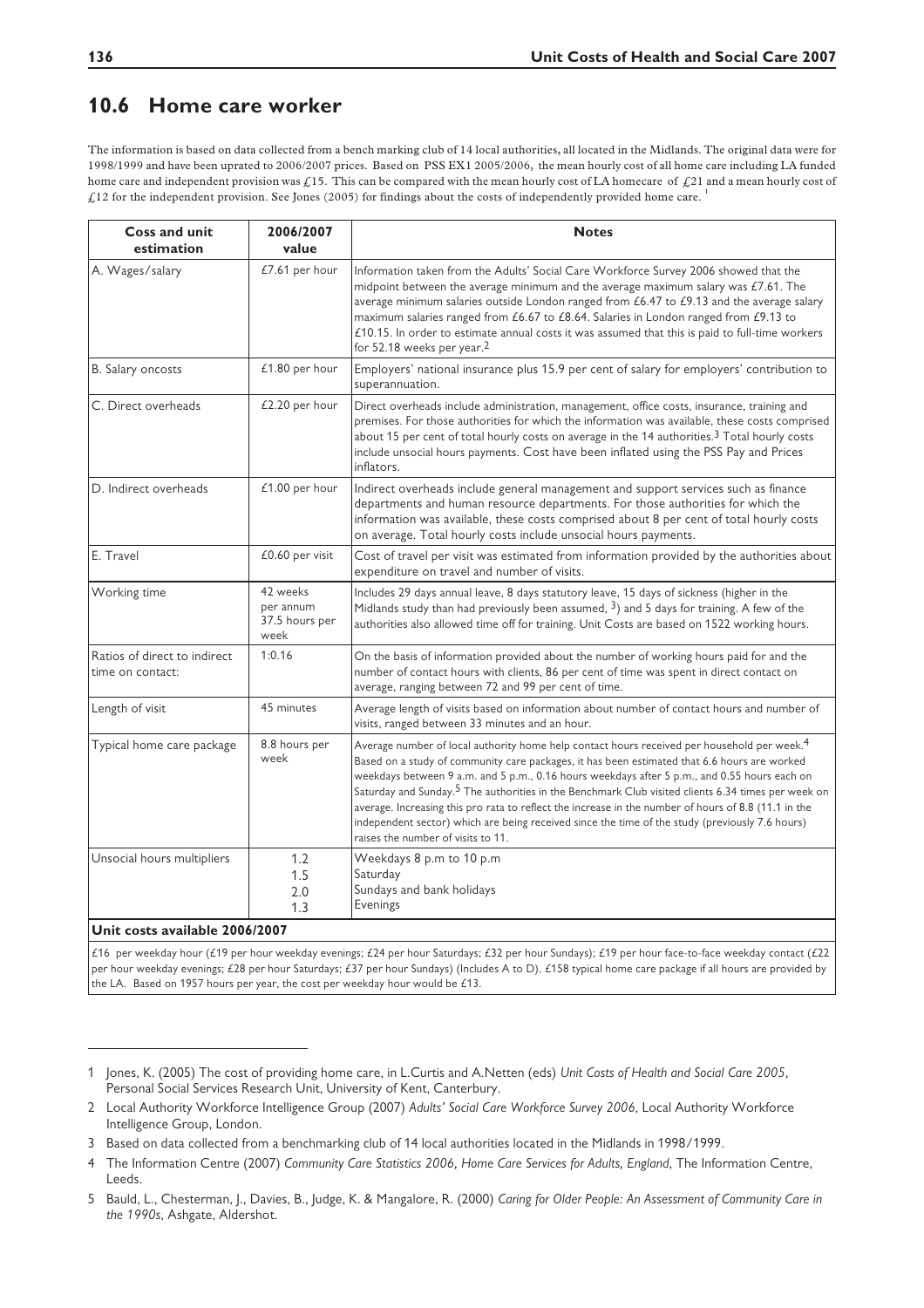# **10.7 Community occupational therapist (local authority)**

| <b>Costs and unit</b><br>estimation                                                                                                                                                                    | 2006/2007<br>value                              | <b>Notes</b>                                                                                                                                                                                                                                                                                                                                                                                                                                                                                                                                                                                                                                                                                                                             |
|--------------------------------------------------------------------------------------------------------------------------------------------------------------------------------------------------------|-------------------------------------------------|------------------------------------------------------------------------------------------------------------------------------------------------------------------------------------------------------------------------------------------------------------------------------------------------------------------------------------------------------------------------------------------------------------------------------------------------------------------------------------------------------------------------------------------------------------------------------------------------------------------------------------------------------------------------------------------------------------------------------------------|
| A. Wages/salary                                                                                                                                                                                        | £26,835 per year                                | Information taken from the Adult, Children and Young People Local Authority Social<br>Care Workforce Survey 2006 showed that the midpoint between the average minimum<br>and the average maximum salary was $£26,835$ . The average minimum salaries outside<br>London ranged from £19,785 to £24,414 and the average maximum salaries ranged from<br>£27,701 to £30,886. London salaries ranged from £27,068 to £33,344.1                                                                                                                                                                                                                                                                                                               |
| B. Salary oncosts                                                                                                                                                                                      | £5,950 per year                                 | Employers' national insurance plus 15.9 per cent of salary for employers'<br>contribution to superannuation.                                                                                                                                                                                                                                                                                                                                                                                                                                                                                                                                                                                                                             |
| C. Qualifications                                                                                                                                                                                      | £4,122 per year                                 | The equivalent annual cost of pre-registration education after the total investment cost<br>has been annuitised over the expected working life. <sup>2</sup> The investment costs of education<br>should always be included, however, when evaluating the cost-effectiveness of different<br>approaches to using health service staff as it is important to include all the costs implicit<br>in changing the professional mix. For the most part, these investment costs are borne by<br>the wider NHS and individuals undertaking the training rather than trusts, so those<br>costing exercises which are concerned with narrowly defined costs to the provider<br>organisation would not want to incorporate these investment costs. |
| D. Overheads                                                                                                                                                                                           | £4,966 per year                                 | Fifteen per cent of salary costs to reflect revenue overheads. <sup>3</sup> Additional costs<br>associated with the purchase and supply of aids have not been allowed for here.<br>Information about the capital cost of aids and adaptations can be found in schema<br>7.4.                                                                                                                                                                                                                                                                                                                                                                                                                                                             |
| E. Capital overheads                                                                                                                                                                                   | £2,413 per year                                 | Based on the new build and land requirements for a local authority office and<br>shared facilities for waiting, interviews and clerical support. <sup>4,5</sup> Capital costs have<br>been annuitised over 60 years at a discount rate of 3.5 per cent.                                                                                                                                                                                                                                                                                                                                                                                                                                                                                  |
| F. Travel                                                                                                                                                                                              | £1.30 per visit                                 | Taken from Netten and inflated using the retail price index. <sup>6</sup>                                                                                                                                                                                                                                                                                                                                                                                                                                                                                                                                                                                                                                                                |
| Working time                                                                                                                                                                                           | 42 weeks<br>per annum<br>37.5 hours<br>per week | Includes 29 days annual leave and 8 statutory leave days. <sup>7</sup> Ten days sickness leave<br>and 5 days for study/training have been assumed. Based on 1560 working hours<br>per annum.                                                                                                                                                                                                                                                                                                                                                                                                                                                                                                                                             |
| Ratio of direct to indirect time on:<br>client contact                                                                                                                                                 | 1:0.96                                          | There is considerable variation in patterns of work and this should be taken into<br>consideration whenever possible. This figure is based on the proportion of time<br>spent by NHS occupational therapists in client contact. <sup>8</sup> No information is available<br>about local authority occupational therapists.                                                                                                                                                                                                                                                                                                                                                                                                               |
| Length of visit                                                                                                                                                                                        | 40 minutes                                      | Taken from Netten. <sup>6</sup>                                                                                                                                                                                                                                                                                                                                                                                                                                                                                                                                                                                                                                                                                                          |
| London multiplier                                                                                                                                                                                      | $1.57 \times E$                                 | London salaries provided above. Relative London costs are drawn from the same<br>source as the base data for each cost element. 1,4,5                                                                                                                                                                                                                                                                                                                                                                                                                                                                                                                                                                                                    |
| Non-London multiplier                                                                                                                                                                                  | $0.97 \times E$                                 | Non London salaries provided above. Relative London costs are drawn from the<br>same source as the base data for each cost element. 1,4,5                                                                                                                                                                                                                                                                                                                                                                                                                                                                                                                                                                                                |
| Unit costs available 2006/2007 (costs including training given in brackets)<br>£26 (£29) per hour; £51 (£56) per hour of client contact (includes A to E); £35 (£39) per home visit (includes A to F). |                                                 |                                                                                                                                                                                                                                                                                                                                                                                                                                                                                                                                                                                                                                                                                                                                          |

<sup>1</sup> Local Authority Workforce Intelligence Group (2006) *Adult, Children and Young People Local Authority Social Care Workforce Survey 2006*, Local Authority Workforce Intelligence Group, London.

<sup>2</sup> Netten, A., Knight, J., Dennett, J., Cooley, R. & Slight, A. (1998) *Development of a Ready Reckoner for Staff Costs in the NHS, Vols 1 & 2*, Personal Social Services Research Unit, University of Kent, Canterbury.

<sup>3</sup> Netten, A., Knight, J., Dennett, J., Cooley, R. & Slight, A. (1998) *Development of a Ready Reckoner for Staff Costs in the NHS, Vol 2, Methodology*, Personal Social Services Research Unit, University of Kent, Canterbury.

<sup>4</sup> Building Cost Information Service (2006) *Surveys of Tender Prices*, March, BCIS, Royal Institution of Chartered Surveyors, London.

<sup>5</sup> Based on personal communication with the Department for Communities and Local Government (2007).

<sup>6</sup> Netten, A. (1992) Some cost implications of Caring for People: interim report, PSSRU Discussion Paper 809/4, Personal Social Services Research Unit, University of Kent, Canterbury.

<sup>7</sup> Department of Health, Social Services and Public Safety (2003) *The New NHS/HPSS Pay System, An Overview*, March 2003, Department of Health, Social Services and Public Safety, London.

<sup>8</sup> Government Statistical Service (1994) Summary Information Form KT27, Physiotherapy Services, Table 7, 1994, England and Wales.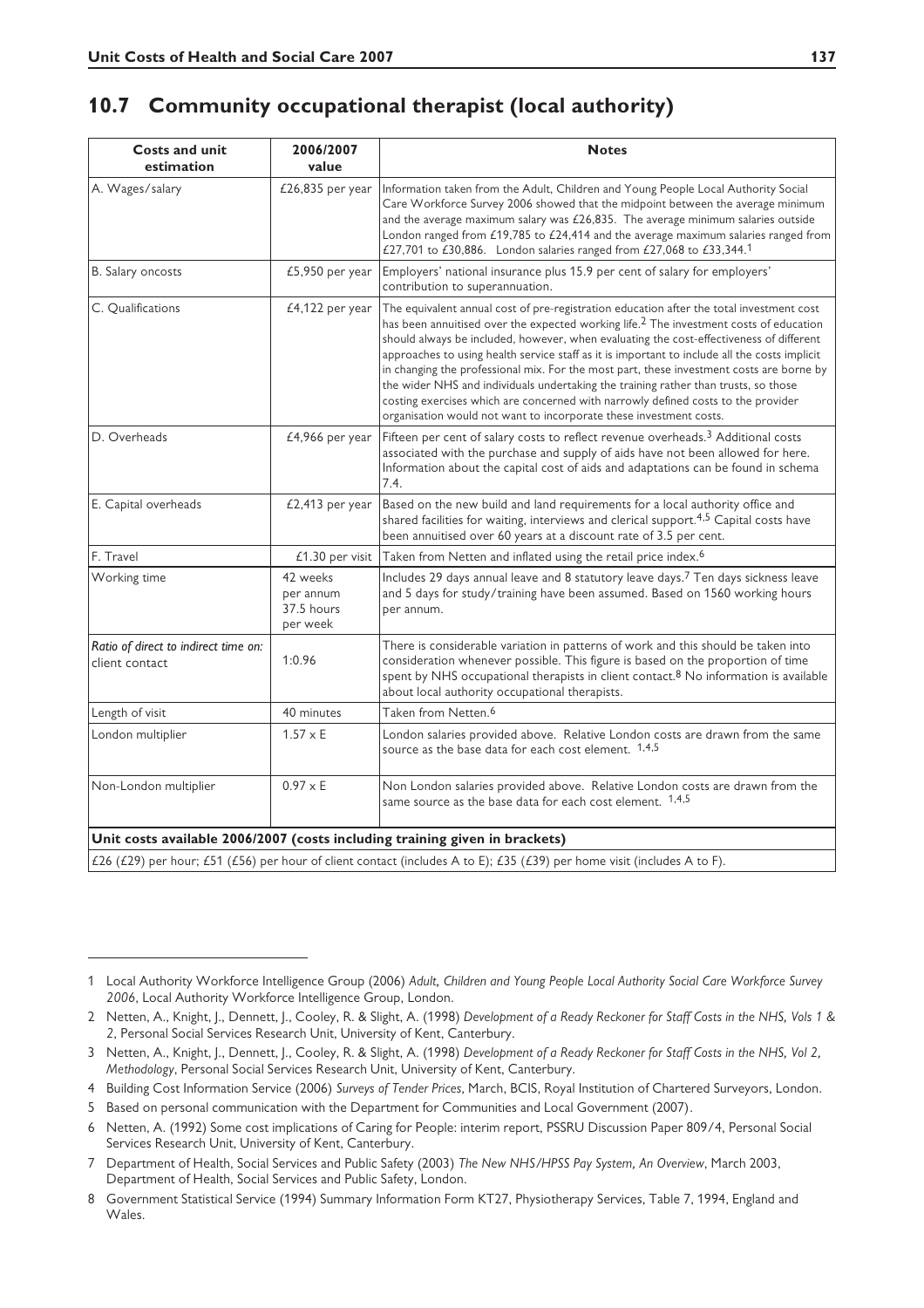#### **10.8 Intensive case management for older people**

Information in this schema is based on the Adult, Children and Young People Local Authority Social Care Workforce Survey, 2006.<sup>1</sup> The information on use of time reflects an experimental intensive case management scheme working with long-term cases.<sup>2</sup> The team referred cases to the case managers, who were not involved in screening or duty work. All clients were suffering from dementia.

| <b>Costs and unit</b><br>estimation                                                                                    | 2006/2007<br>value                              | <b>Notes</b>                                                                                                                                                                                                                                                                                                                                                                                                                                                                                                                                                  |
|------------------------------------------------------------------------------------------------------------------------|-------------------------------------------------|---------------------------------------------------------------------------------------------------------------------------------------------------------------------------------------------------------------------------------------------------------------------------------------------------------------------------------------------------------------------------------------------------------------------------------------------------------------------------------------------------------------------------------------------------------------|
| A. Wages/salary                                                                                                        | £28,897 per year                                | Information taken from the Adults' Social Care Workforce Survey 2006<br>showed that the midpoint between the average minimum and the average<br>maximum salary for a Home Care Manager was £28,897 with a range of<br>£26,939-£30,854. The average minimum salaries outside London ranged from<br>£23,141 to £31,688 and the average maximum salaries ranged from £27,350<br>to £32,327. London salaries ranged from £28,498 to £35,628.1                                                                                                                     |
| B. Salary oncosts                                                                                                      | £6,794 per year                                 | Employers' national insurance plus 15.9 per cent of salary for employers'<br>contribution to superannuation.                                                                                                                                                                                                                                                                                                                                                                                                                                                  |
| C. Qualifications                                                                                                      |                                                 | No information available.                                                                                                                                                                                                                                                                                                                                                                                                                                                                                                                                     |
| D. Overheads: direct and<br><i>indirect</i>                                                                            | £5,710 per year                                 | Based on health authority overheads of 16 per cent since the case managers<br>were based in a health authority multidisciplinary mental health team.                                                                                                                                                                                                                                                                                                                                                                                                          |
| E. Capital overheads                                                                                                   | £2,413 per year                                 | Based on the new build and land requirements of an NHS office and shared<br>facilities for waiting, interviews and clerical support. <sup>3,4</sup> Capital costs have been<br>annuitised over 60 years at a discount rate of 3.5 per cent.                                                                                                                                                                                                                                                                                                                   |
| F. Travel                                                                                                              | £1.30 per visit                                 | Based on community health service travel costs and inflated using the Retail<br>Price Index.                                                                                                                                                                                                                                                                                                                                                                                                                                                                  |
| Working time                                                                                                           | 42 weeks<br>per annum<br>37.5 hours<br>per week | Includes 29 days annual leave and 8 statutory leave days. <sup>5</sup> Assumes 5 study/<br>training days, and 10 days sickness leave. Based on 1560 working hours per<br>annum.                                                                                                                                                                                                                                                                                                                                                                               |
| Ratios of direct to indirect time on:<br>client-related work<br>face to-face contact                                   | 1:0.56<br>1:3.17                                | Ratios are used to estimate the full cost of direct and indirect time required to<br>deliver each output.<br>The study found that care managers spent 24 per cent of their time in direct<br>contact with the service user and carer and an additional 40 per cent on client<br>related activities. <sup>6</sup> Twenty-five per cent of time was spent on non client<br>related administrative tasks such as dealing with telephone enquiries, lunch/<br>breaks and training. 11.1 per cent was sent on travelling to service users,<br>carers and meetings. |
| Frequency of visits<br>Length of visits                                                                                | 9<br>45 minutes                                 | Average number of visits per week per worker.<br>Average length of visits overall in teams.                                                                                                                                                                                                                                                                                                                                                                                                                                                                   |
| Caseload per worker                                                                                                    | 14                                              | Number of cases per care manager. Limited turnover.                                                                                                                                                                                                                                                                                                                                                                                                                                                                                                           |
| London multiplier                                                                                                      | $1.65 \times E$                                 | London salaries provided above. Relative London costs are drawn from the<br>same source as the base data for each cost element. 1,3,4                                                                                                                                                                                                                                                                                                                                                                                                                         |
| Non-London multiplier                                                                                                  | $0.97 \times E$                                 | Non London salaries provided above. Relative London costs are drawn from<br>the same source as the base data for each cost element. $1,3,4$                                                                                                                                                                                                                                                                                                                                                                                                                   |
| Unit costs available 2006/2007                                                                                         |                                                 |                                                                                                                                                                                                                                                                                                                                                                                                                                                                                                                                                               |
| $\sim$ $\sim$ $\sim$ $\sim$<br>$\sim$ $\sim$ $\sim$ $\sim$ $\sim$<br>$\epsilon$ is the set of $\epsilon$<br>$\epsilon$ |                                                 |                                                                                                                                                                                                                                                                                                                                                                                                                                                                                                                                                               |

£28 per hour; £44 per hour of client-related work; £117 per hour of face-to-face contact; £73 per case per week (includes A to E); £37 per home visit (includes A to F).

<sup>1</sup> Local Authority Workforce Intelligence Group (2006) *Adults' Social Care Workforce Survey 2006*.

<sup>2</sup> von Abendorff, R., Challis, D. & Netten, A. (1995) Case managers, key workers and multidisciplinary teams, PSSRU Discussion Paper 1038, Personal Social Services Research Unit, University of Kent, Canterbury.

<sup>3</sup> Building Cost Information Service (2007) *Surveys of Tender Prices*, March, BCIS, Royal Institution of Chartered Surveyors, London.

<sup>4</sup> Based on personal communication with the Department for Communities and Local Government (2007).

<sup>5</sup> Department of Health, Social Services and Public Safety (2003) *The New NHS/HPSS Pay System, An Overview*, March 2003, Department of Health, Social Services and Public Safety, London.

<sup>6</sup> Weinberg, A., Williamson, J., Challis, D. & Hughes, J. (2003) What do Care Managers do?- A study of Working Practice in Older Peoples' Services, *British Journal of Social* Work, 33*, 901-919.*